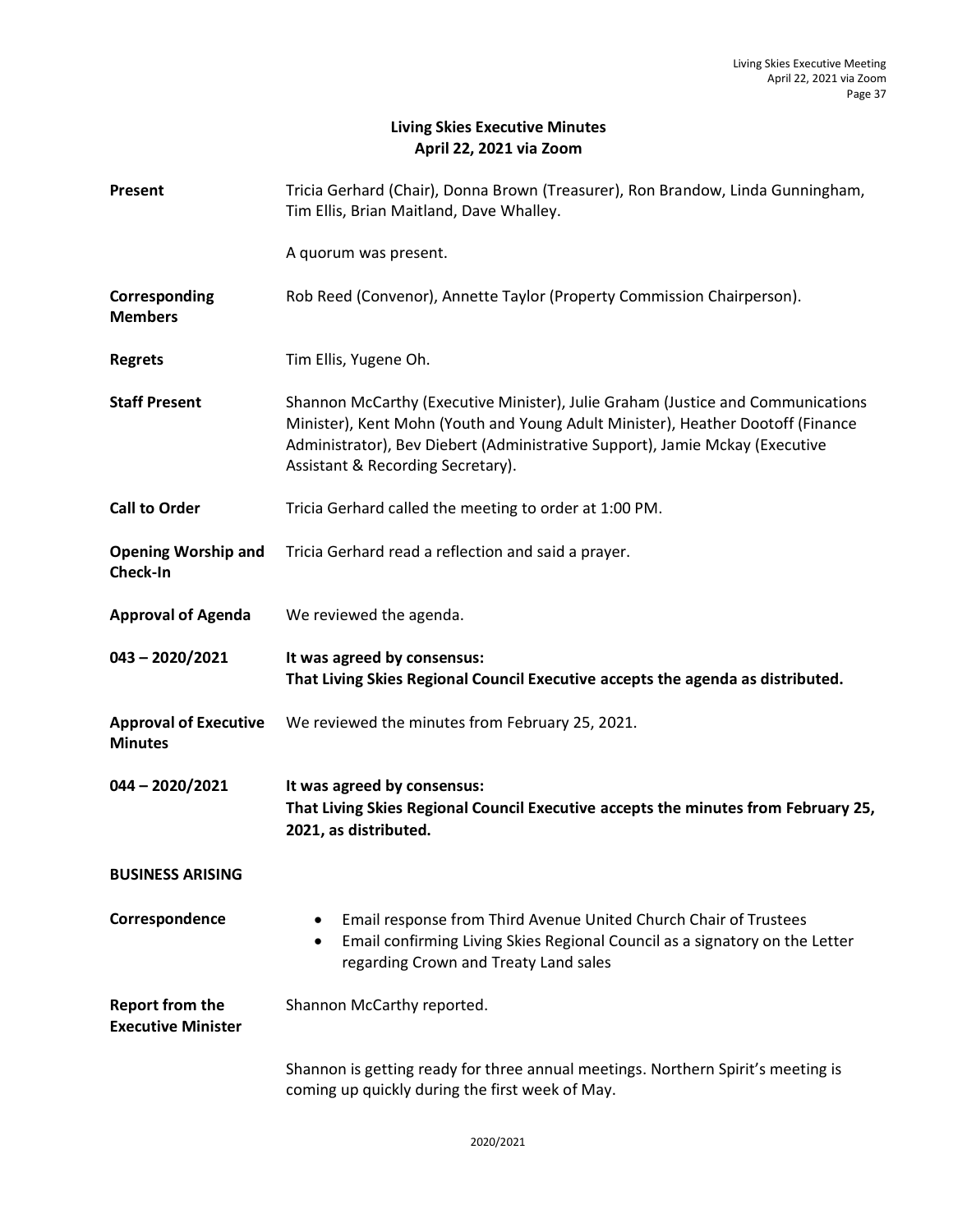The Property Commission met last week and had some recommendations on Third Avenue United Church.

The General Council Executive is meeting this upcoming weekend. One thing on the agenda is an review of the Office of Vocation.

### **STAFF REPORTS**

| <b>Justice and</b><br><b>Communications</b>                             | Julie Graham submitted a report to the Dropbox for information.                                                                                                |
|-------------------------------------------------------------------------|----------------------------------------------------------------------------------------------------------------------------------------------------------------|
| <b>Pastoral Relations</b>                                               | Tracy Murton submitted a report to the Dropbox for information.                                                                                                |
| <b>Youth and Young</b><br><b>Adult Ministry</b>                         | Kent Mohn reported.                                                                                                                                            |
| <b>FINANCE</b>                                                          | Heather Dootoff reported.                                                                                                                                      |
| Appendix A -<br>Independent Auditor's<br>Report                         | We reviewed the Independent Auditor's Report (Appendix A) which included a<br>Statement of Financial Position, Statement of Operations, and Schedule of Funds. |
| 045-2020/2021                                                           | It was agreed by consensus:<br>That Living Skies Regional Council Executive receives the Independent Auditor's<br>Report (Appendix A), as presented.           |
| $046 - 2020/2021$                                                       | It was agreed by consensus:<br>That regional assessments collected in 2020 be moved into a restricted fund, for use<br>in relation to outreach ministries.     |
| <b>Communities Minister</b><br>Proposal                                 | The proposal is to establish a community ministry fund that would be used across the<br>board for all community ministries within the regional council.        |
|                                                                         | The monies collected from the universal fund would be rolled into the grants fund<br>once a year and distributed by the Grants Committee.                      |
|                                                                         | We are approaching the order of the day and decided to table this discussion until the<br>next meeting.                                                        |
|                                                                         | <b>ORDER OF THE DAY</b>                                                                                                                                        |
| <b>Motion concerning</b><br>disbanding of Third<br><b>Avenue United</b> | Rev. Annette Taylor (Property Commission Chairperson) joined the meeting at 1:45<br>PM.                                                                        |
| <b>Church</b>                                                           | Annette gave us a summary of what happened at the last Property Commission<br>meeting. They made two major motions:                                            |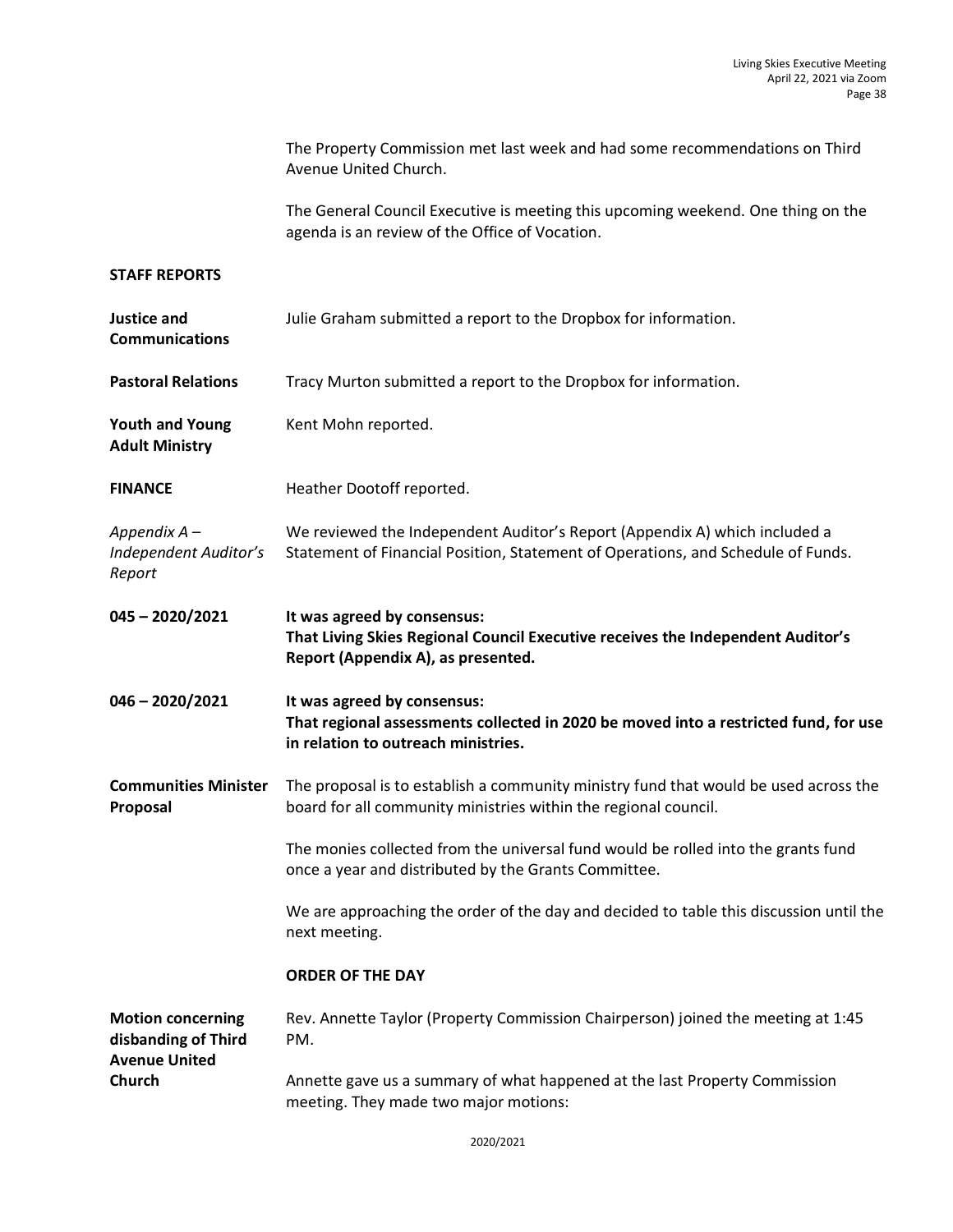|                                   | 1. One to approve the listing for sale of Third Avenue. Hoping to get enough to<br>cover the outstanding taxes that need to be paid as well as expenses trustees<br>have paid out to care for the building (while it wasn't ours).<br>2. Disband the congregation and the current trustees will be named as trustees,<br>would remain in place and would report directly to the regional council.<br>Trustees and board members of Third Avenue United Church joined the meeting at<br>2:00 PM. |
|-----------------------------------|-------------------------------------------------------------------------------------------------------------------------------------------------------------------------------------------------------------------------------------------------------------------------------------------------------------------------------------------------------------------------------------------------------------------------------------------------------------------------------------------------|
|                                   | We had a discussion about the proposal to disband Third Avenue United Church.                                                                                                                                                                                                                                                                                                                                                                                                                   |
|                                   | Disbanding the congregation would mean the elimination of the unified board. The<br>current employee would become employed by the regional council.                                                                                                                                                                                                                                                                                                                                             |
|                                   | Trustees and board members of Third Avenue United Church left the meeting at 2:30<br>PM.                                                                                                                                                                                                                                                                                                                                                                                                        |
| $047 - 2020/2021$                 | It was agreed by consensus:<br>That in accordance with The Manual (2021) G.1.5.2 Living Skies Regional Council<br>disband Third Avenue United Church, Saskatoon as a recognized Community of<br>Faith, effective immediately.                                                                                                                                                                                                                                                                   |
| $048 - 2020/2021$                 | It was agreed by consensus:<br>That Living Skies Regional Council appoints the following as trustees for Third<br>Avenue United Church, Saskatoon:<br><b>Roger Giesbrecht</b><br>$\bullet$<br><b>Ruth Hoffmeyer</b><br>$\bullet$<br><b>Kenneth Holmes</b><br>$\bullet$<br><b>Jim Start</b><br>$\bullet$<br><b>Mark Stokalko</b><br>$\bullet$                                                                                                                                                    |
|                                   | The Property Commission will revisit decisions made by the congregation during the<br>last sale of building and use those decisions as a guide on how to distribute any assets<br>left from the current sale.                                                                                                                                                                                                                                                                                   |
| $049 - 2020/2021$                 | It was agreed by consensus:<br>That Living Skies Regional Council delegates decision-making authority regarding the<br>sale and proceeds of Third Avenue United Church, Saskatoon to the Living Skies<br><b>Regional Council Property Commission.</b>                                                                                                                                                                                                                                           |
|                                   | Annette Taylor left the meeting at 3:00 PM.                                                                                                                                                                                                                                                                                                                                                                                                                                                     |
| <b>REPORTS</b>                    |                                                                                                                                                                                                                                                                                                                                                                                                                                                                                                 |
| Incorporated<br><b>Ministries</b> | There was nothing new to report from incorporated ministries.                                                                                                                                                                                                                                                                                                                                                                                                                                   |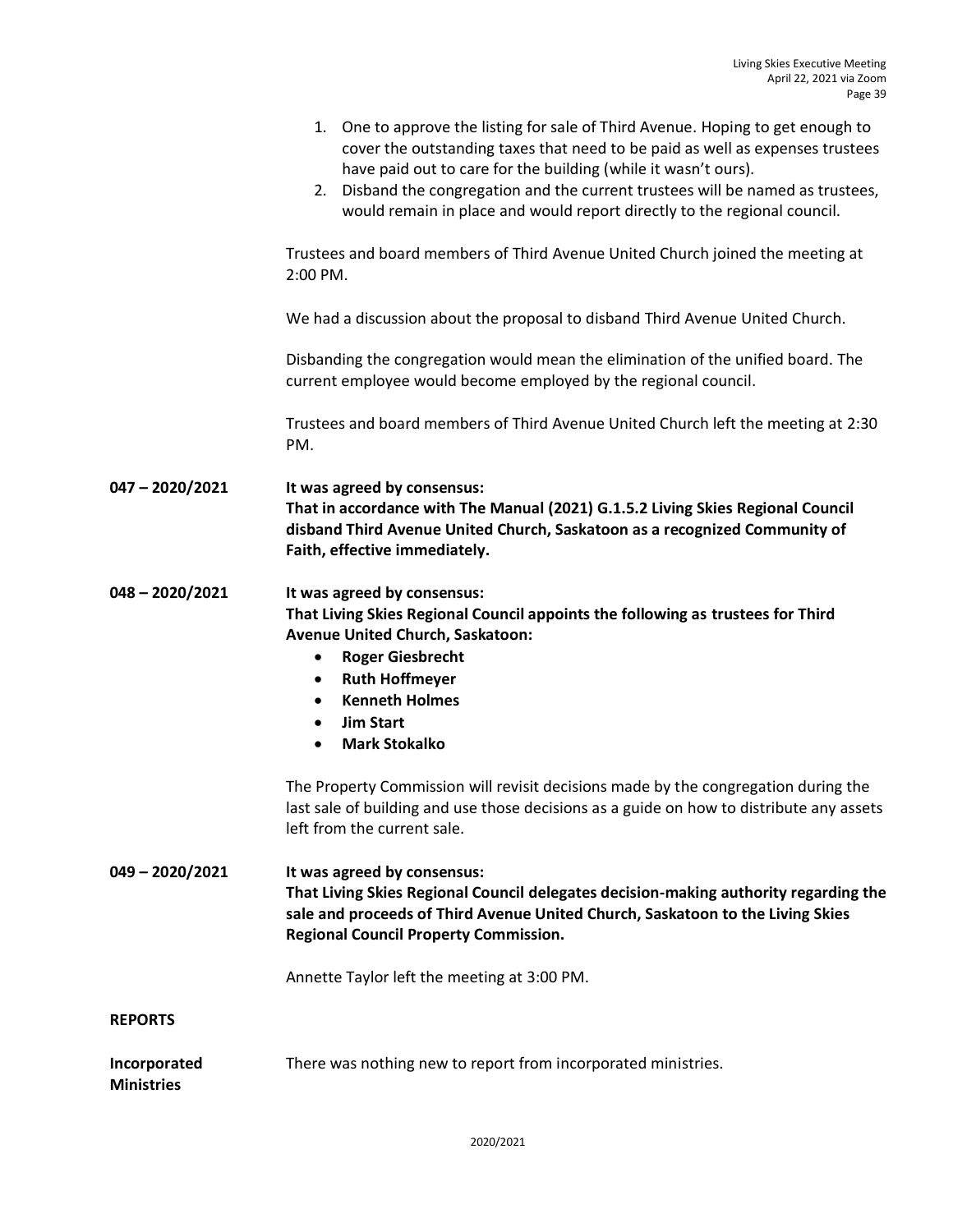# **Nominations** We reviewed a nominations report submitted by Susan Reed.

Currently there is not enough applications to create a full slate and create an alternate slate.

**050 – 2020/2021 It was agreed by consensus: That Living Skies Regional Council Executive accepts the recommendations of the Nominations Committee that:**

- **That the 14 names received be added to the slate of commissioners;**
- **That we seek out one more commissioner and six alternates;**
- **That we send out one more email (to the Rambler list) seeking applications from interested folks, and particularly from lay people, and then wait to see what comes by the time of the Regional Meeting;**
- **That the Nominations Committee continue to add names to the slate as possible; and,**
- **That if, by the time of the Regional Meeting in June we do not have a complete slate of names to propose, we will propose the slate we have, put out another plea for commissioners or alternates, and suggest that we empower the Executive to make decisions on the final slate of names.**

**051 – 2020/2021 It was agreed by consensus: That Living Skies Regional Council Executive accepts the recommendations of the Nominations Committee that:**

**Refugee Liaisons**

- **That Donna Nelson (Layperson) be named a Refugee Liaison for a 3-year term, renewable once; and,**
- **That Judy Beck (Layperson) be named a Refugee Liaison for a 3-year term, renewable once.**

#### **Rural Pastoral Care Process Task Group**

- **That Frances Kitson (Candidate) be named to the Rural Pastoral Care Process Task Group; and,**
- **That Allan Gairns (Diaconal Minister) be named to the Rural Pastoral Care Process Task Group.**

#### **Affirming Process Task Group**

- **That Joy Cowan (Ordained Minister) be named to the Affirming Process Task Group;**
- **That Robert Hayes (Layperson) be named to the Affirming Process Task Group;**
- **That Allison Sarauer (Layperson) be named to the Affirming Process Task Group; and,**
- **That Tony Thompson (Ordained Minister, Retired) be named to the Affirming Process Task Group.**